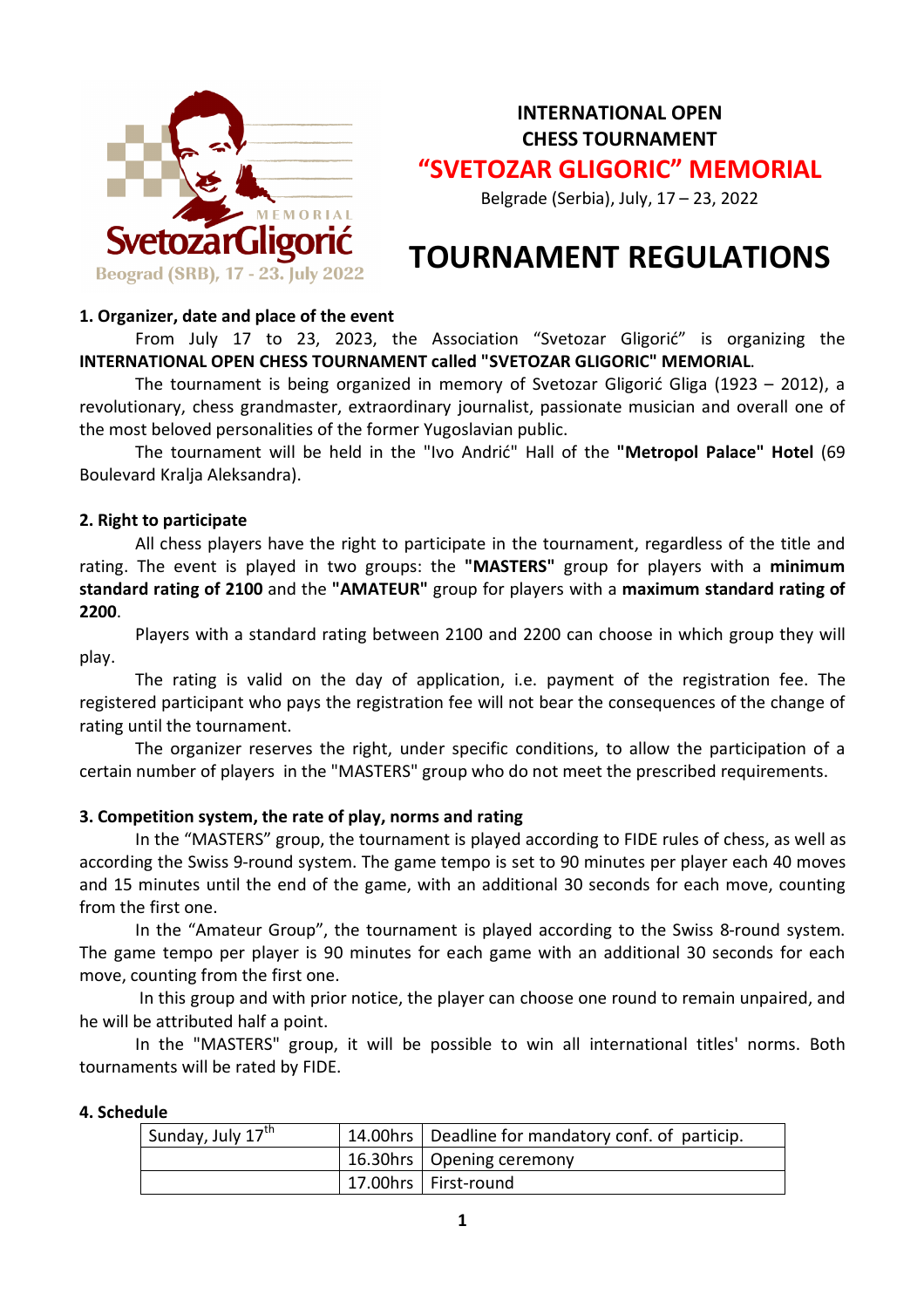| Monday, July 18 <sup>th</sup>    | 17.00hrs | Second round                  |
|----------------------------------|----------|-------------------------------|
| Tuesday, July 19 <sup>th</sup>   | 10.00hrs | Third round                   |
|                                  | 17.00hrs | Fourth round                  |
| Wednesday, July 20 <sup>th</sup> | 17.00hrs | Fifth-round                   |
| Thursday, July $21^{st}$         | 10.00hrs | Sixth-round                   |
|                                  | 17.00hrs | Seventh-round                 |
| Friday, July 22 <sup>nd</sup>    | 17.00hrs | Eighth round                  |
|                                  |          | Closing ceremony ("Amateurs") |
| Saturday, July 23rd              | 10.00hrs | Ninth round                   |
|                                  | 15.30hrs | Closing ceremony ("Masters")  |

#### **5. Prizes**

**The organizer planned a prize fund in the total amount of 12,500 € in the net amount**, distributed in 39 prizes that will be distributed to the participants (the contestants do not have to pay taxes).

In the "MASTERS" tournament, there are 15 regular prizes in the amount of 8,250 €, five women's prizes in the amount of 1,250  $\epsilon$  and three veteran prizes in the total amount of 450  $\epsilon$ , as follows:

| "MASTERS" TOURNAMENT PRIZES: 9.950 € |                  |                  |  |  |  |  |
|--------------------------------------|------------------|------------------|--|--|--|--|
| REDOVNE NAGRADE: 8.250 €             |                  |                  |  |  |  |  |
| 1. prize: 2.000 €                    | 6. prize: 500 €  | 11. prize: 200 € |  |  |  |  |
| 2. prize: 1.500 €                    | 7. prize: 400 €  | 12. prize: 175 € |  |  |  |  |
| 3. prize: 1.000 €                    | 8. prize: 300 €  | 13. prize: 150 € |  |  |  |  |
| 4. prize: 750 €                      | 9. prize: 250 €  | 14. prize: 100 € |  |  |  |  |
| 5. prize: 600 €                      | 10. prize: 225 € | 15. prize: 100 € |  |  |  |  |
| <b>WOMEN: 1.250 €</b>                |                  | VETERANS: 450€   |  |  |  |  |
| 1. prize: 500 €                      | 4. prize: 150 €  | 1. prize: 200 €  |  |  |  |  |
| 2. prize: 300 €                      | 5. prize: 100 €  | 2. prize: 150 €  |  |  |  |  |
| 3. prize: 200 €                      |                  | 3. prize: 100 €  |  |  |  |  |

In the "AMATEUR" tournament, 12 regular prizes in the amount of 1,950  $\epsilon$  are planned, as well as three special prizes for a rating of up to 1,500 € (300 €) and a rating of 1501 - 1,900 (300 €), as follows:

| "AMATEUR" TOURNAMENT PRIZES: 2.550 € |                 |  |  |
|--------------------------------------|-----------------|--|--|
| REGULAR PRIZES: 1.950 €              |                 |  |  |
| 1. prize: 500 €                      | 6. prize: 125 € |  |  |
| 2. prize: 400 €                      | 7. prize: 100 € |  |  |
| 3. prize: 300 €                      | 8. prize: 75 €  |  |  |
| 4. prize: 200 €                      | 9. prize: 50 €  |  |  |
| 5. prize: 150 €                      | 10. prize: 50 € |  |  |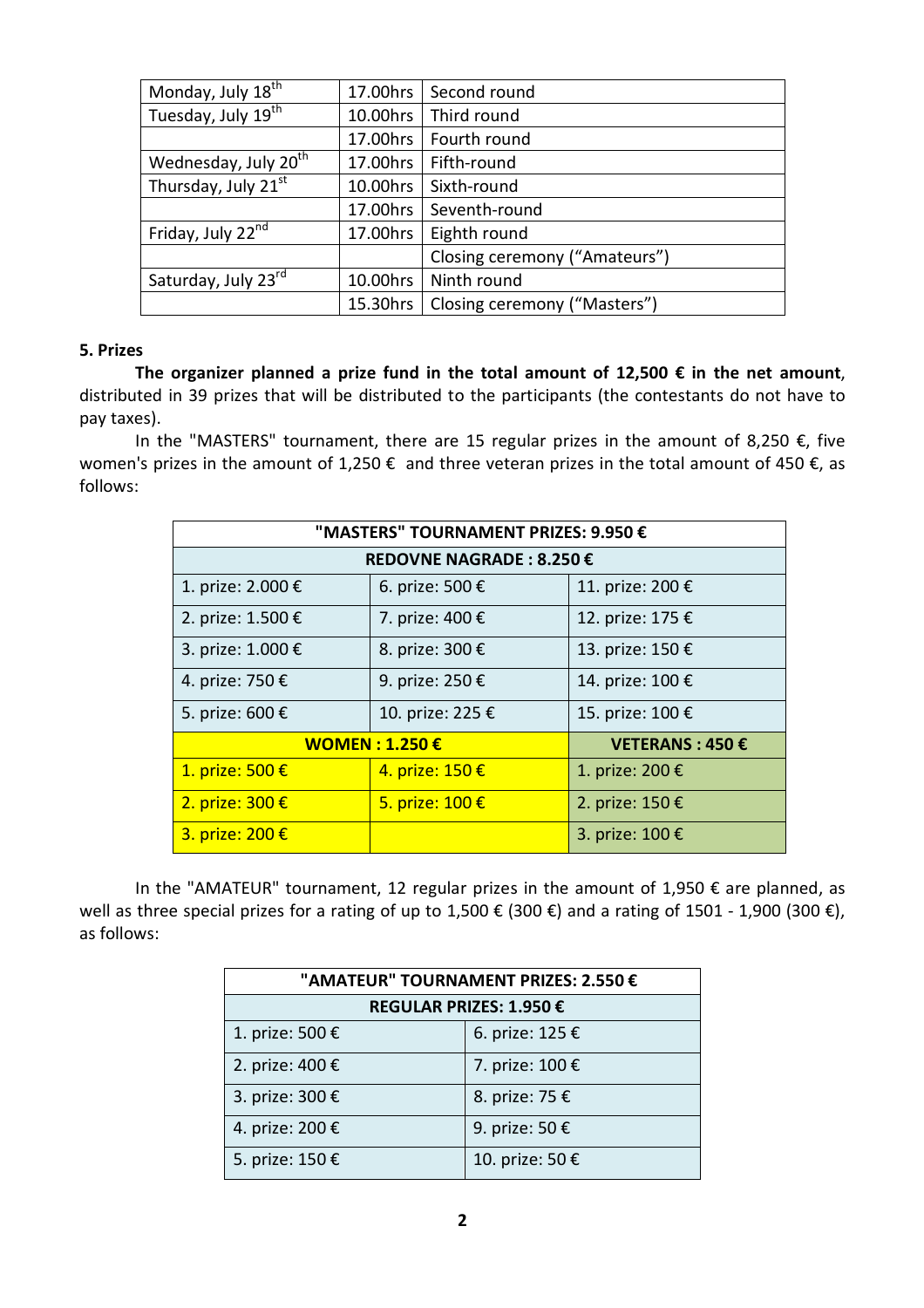| <b>RATING UP TO 1500: 300 €</b> | RATING 1501-1900: 450€    |
|---------------------------------|---------------------------|
| 1. prize: 150 €                 | 1. prize: 150 €           |
| 2. prize: $100 \text{ E}$       | 2. prize: $100 \text{ E}$ |
| 3. prize: 50 $\epsilon$         | 3. prize: 50 €            |

The player can win only one prize and the highest in terms of money. Suppose the player acquires the right to two equal cash prizes. In that case, he/she will win the one listed according to the order in the tournament application.

In case places are shared, prizes for competitors that won 7 or more points in the "MASTERS" tournament will be divided according to the "Hort" principle. In contrast, other prizes will be divided according to additional criteria defined in the Tournament Rules.

The prizes that exceed 300  $\epsilon$  will be wired through bank accounts to players as soon as the tournament ends, while all the other prizes will be paid in cash during the closing ceremony.

Participants born on December 31, 1957, and older are considered veterans.

#### **6. Registration fees**

| <b>Contestant category</b> | <b>MASTERS</b> | <b>AMATEUR</b> |
|----------------------------|----------------|----------------|
| GM                         | 0€             |                |
| IM, 2450+                  | 30€            |                |
| $2200+$                    | 45€            |                |
| $2100+$                    | 60€            |                |
| 2100 or less               | Upon request   |                |
| All contestants            |                | 35€            |

#### **7. Accommodation**

**All participants are required to book accommodation through the organizer.** The prices shown are without tourist tax, which is about 1.35  $\epsilon$  per person per day and is paid directly at the hotel.

**The organizer has provided special conditions for players with a rating of over 2550 rating points.** The number of these places is limited!

#### **Suggested hotels**

a) **"METROPOL PALACE" 5\*** (the hotel where the tournament is played, 69 Boulevard Kralja Aleksandra)



Price of bed and breakfast: Single room: 89 € Double room: 49 € per person per day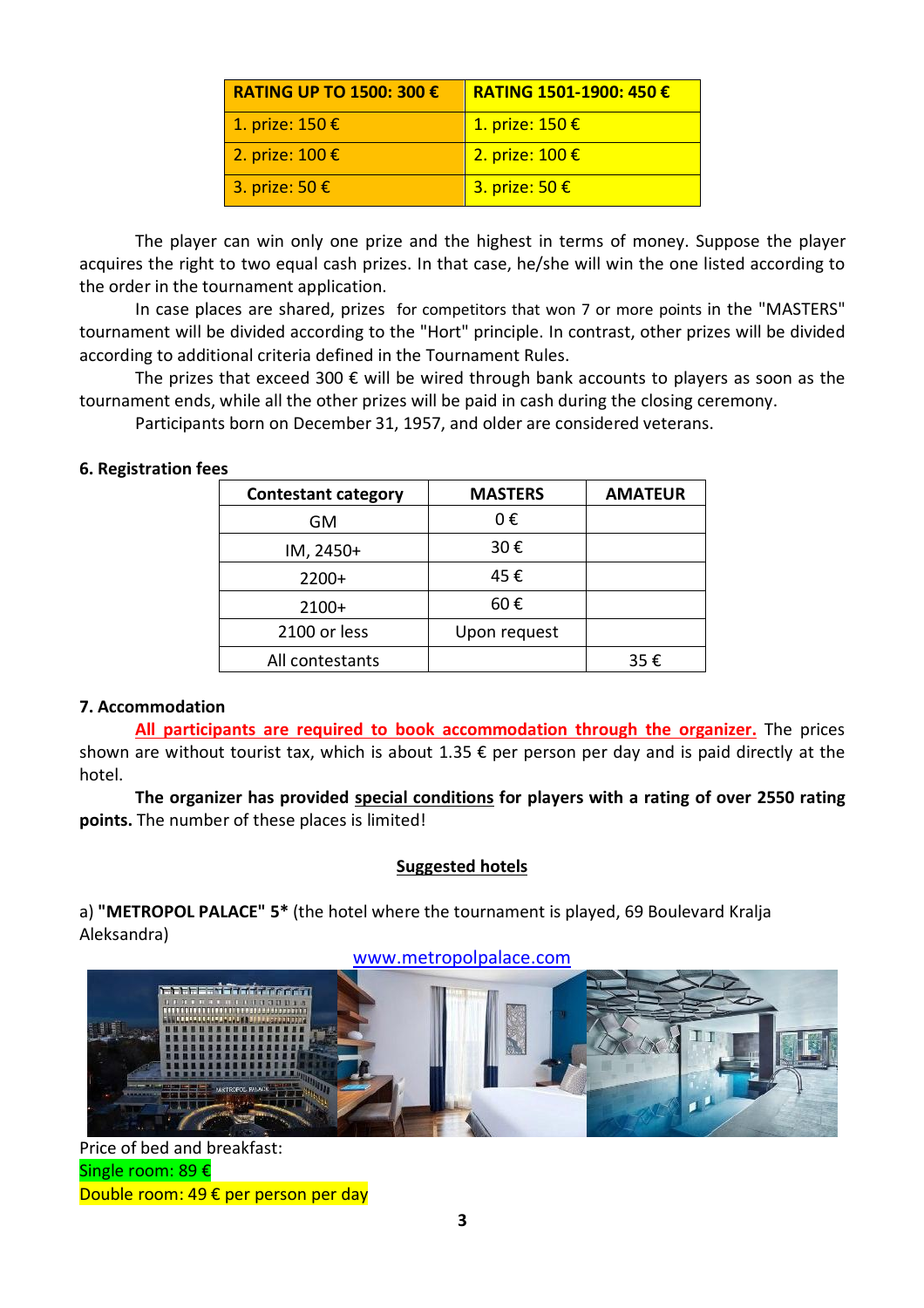The price includes high-speed internet, free use of the pool, fitness and spa.

# **SPECIAL OFFER:**

Hotel "Metropol Palace" and the Association "Svetozar Gligorić" have prepared a special **offer for the participants: The price for the first 15 rooms (booked and paid) is 80 € per day, regardless of whether it accommodates one or two people!**

b) **MARK HOTEL BELGRADE 4\*** (29 Resavska Street, 900m or 10min walk from the hotel "Metropol Palace")

http://www.markhotelbelgrade.com

Price of bed and breakfast:

Single room: 45 €

Double room: 29 € per person per day

The price includes: free high-speed internet

c) **HOLIDAY INN EXPRESS 4\*** (23 Ruzveltova Street, 700m or 7min walk from the hotel "Metropol Palace")

https://hiexbelgrade.com

Price of bed and breakfast:

Single room: 54 €

Double room: 31,50 € per person per day

The price includes free high-speed internet, coffee and tea set, mini-gym.

d) **VOZAREV 3\*** (16 Pop Stojanova Street, 1,500m or 15min walk from the Metropol Palace Hotel)

https://hotelvozarev.com

Price of bed and breakfast:

Single room: 35 €

Double room: 23,50 € per person per day

The price includes free high-speed internet and free parking.

#### e) **TRANSFER**

Participants and companions have at their disposal a transfer from Belgrade Airport to the hotel. The vehicle's price (1-3 people) is 25 € in one direction or 40 € for both directions.

#### **8. TRANSFER**

Participants and companions have at their disposal a transfer from Belgrade Airport to the hotel. The vehicle's price (1-3 people) is 25 € in one direction or 40 € for both directions. The transfer price for multiple passengers is available upon request.

**IMPORTANT NOTICE! For the Paraćin tournament competitors** a bus transfer between Paraćin and hotel "Metropol Palace" (Beograd) will be organized. **The bus departs from Paraćin on** July 16, right after the tournament closure. Price of the ticket: 10 € per passenger.

#### **9. Payment security**, **epidemiological protection and measures against cheating**

According to the measures that will be valid on Serbia's territory at that moment, the epidemiological safety of participants and officials will be carried out at the tournament.

Following FIDE Fair-Play Rules for the tournament level, the organizer willfully and thoroughly implement anti-cheating measures.

The organizer will elaborate on both measures in more detail in the competition rules.

In the case of the competition's cancellation, due to the significant and sudden deterioration of the epidemiological situation, the organizer will return the paid money to the players in total.